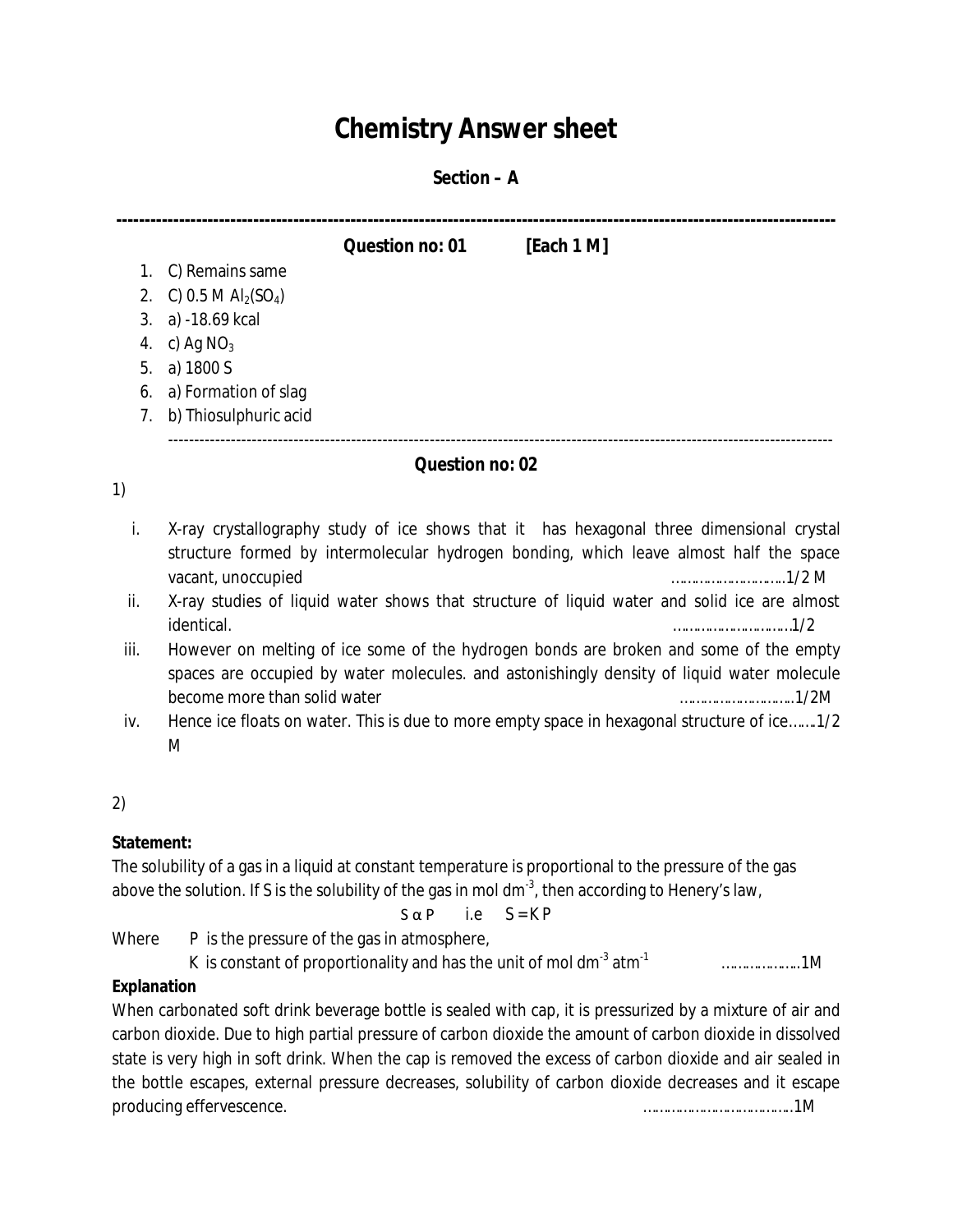#### **Relation between ΔH and ΔU**

| $\Delta H = \Delta U + p \Delta V$ | 0R | $\Delta H = \Delta U + \Delta n RT$ |
|------------------------------------|----|-------------------------------------|
|------------------------------------|----|-------------------------------------|

Where ………………..1M

Δn is the difference between the number of moles of gaseous products and gaseous reactants

#### **Condition under which ΔH =ΔU**

- 1. When the reaction is carried out in a closed vessel so that the volume of the system remains constant,  $\Delta V = 0$ .
- 2. When the reactions involved only solids and liquids.
- 3. In the reactions in which the number of moles of gaseous reactants consumed is equal to the number of moles of gaseous products produced at constant temperature and pressure , then Δn =o … ………………………...1M

4)

### **Electrochemical series**

The arrangement of electrodes (metal or non metal in contact with their ions) with the electrode half reactions in order of decreasing standard potential is called electrochemical series…………………………1M

### **Application**

- i. To determine the relative strength of oxidizing agents in terms of  $E^{\circ}$  values
- ii. To determine the relative strength of reducing agents in terms of  $E<sup>o</sup>$  values
- iii. Identifying the spontaneous direction of reaction
- iv. To calculate the E<sup>o</sup> cell …………………………………………………………………………………………………….1M

5) **Salt bridge**



It is an U shaped galss tube containing a saturated solution of an electrolyte such as KCI or  $NH_4NO_3$  and 5% agar solution. The salt bridge is prepared by filling the glass tube with a hot saturated solution of the salt and agar solution and allowing it to cool. The cooled mixture sets to solid so that the solution does not come out on inverting the tube measurement of the set of the set of the set of the set of the set of the s

#### **Function**

- i. It provides an electrical contact between the two solutions and thereby completes the electrical circuit.
- ii. It prevents the mixing of electrode solutions
- iii. It maintains electrical neutrality in both the solutions by a flow of ions.

………….1M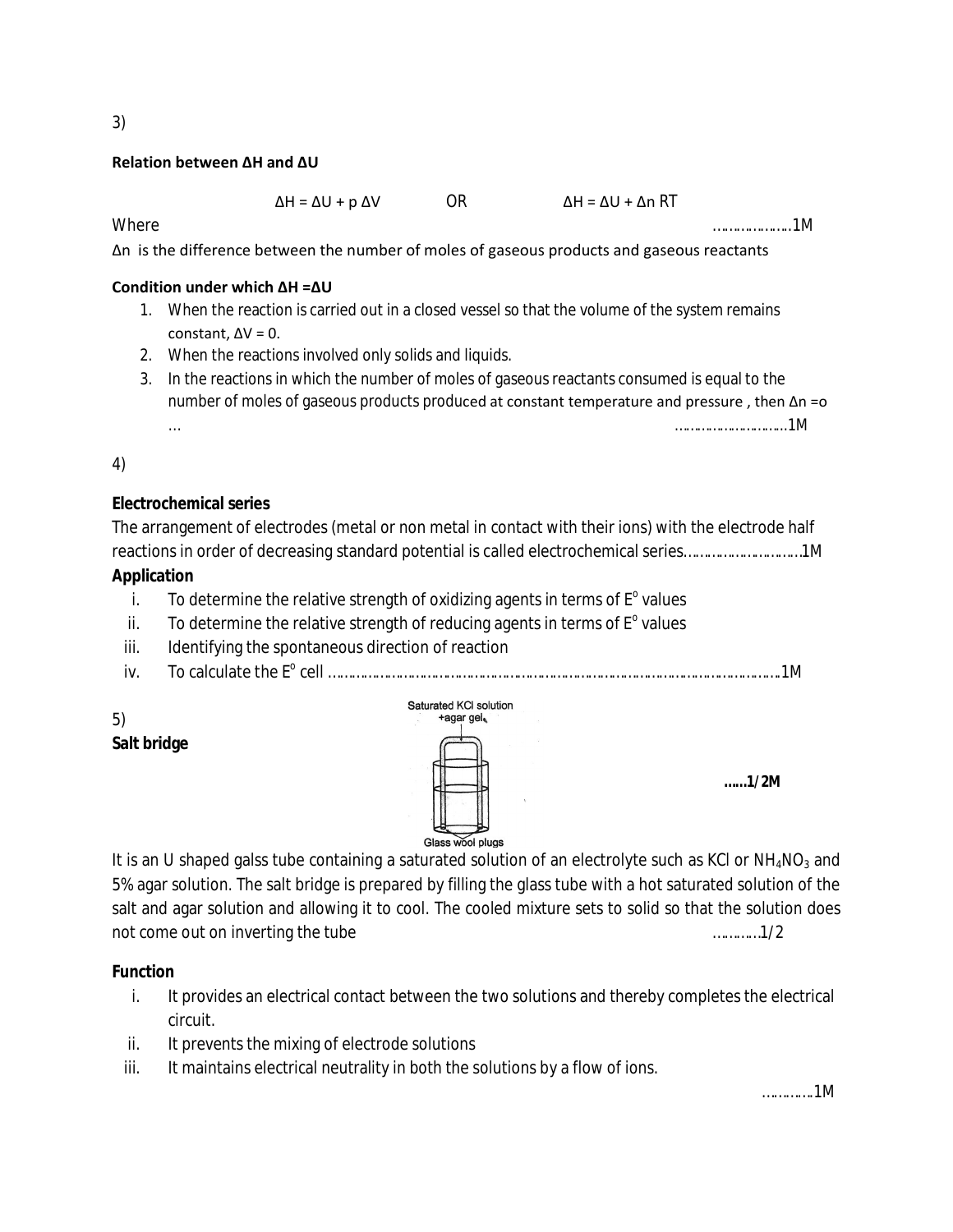6)

| <b>Order</b> |                                                                                                                         |                                                           | <b>Molecularity</b>                                                                                                       |  |  |  |
|--------------|-------------------------------------------------------------------------------------------------------------------------|-----------------------------------------------------------|---------------------------------------------------------------------------------------------------------------------------|--|--|--|
| 1.           | It is the sum of the exponents to which the<br>concentration terms in the rate law are                                  |                                                           | 1. It is the number of reactant molecules<br>taking part in an elementary reaction.                                       |  |  |  |
|              | raised.                                                                                                                 |                                                           |                                                                                                                           |  |  |  |
| 2.           | It is purely an experimental property<br>indicating the dependence of observed<br>reaction rate on the concentration of |                                                           | 2. It is theoretical property indicating the<br>number of reactant molecules involved in<br>each act leading to reaction. |  |  |  |
|              | reactants                                                                                                               |                                                           |                                                                                                                           |  |  |  |
| 3.           | It may be integer, fraction or zero                                                                                     |                                                           | 3. It is always an integer and never be a<br>fraction or zero                                                             |  |  |  |
| 4.           | It may change with experimental condition                                                                               | It does not change with experimental<br>4.<br>conditions. |                                                                                                                           |  |  |  |
| 5.           | It is the property of both elementary and<br>complex reactions.                                                         |                                                           | 5. It is the property of only elementary<br>reactions and has no meaning for complex<br>reactions.                        |  |  |  |
|              |                                                                                                                         |                                                           | $\frac{1}{2}M$<br>Each point<br>                                                                                          |  |  |  |

# 7)

Sometime, it is possible to separate two sulphide ores by adjusting the proportion of oil to water or by using depressants ………………………………….1M

For example, to separate PbS and ZnS from the ores, NaCN is used as depressant. It selectively prevents ZnS from coming to the froth and PbS is removed along with the froth. ……………………..1M

# 8)

- 1. In BrF3, Br is the central atom. It has seven electrons in the valence shell. These electrons of bromine form electron pair bonds with three fluorine atoms. Still bromine possesses four electrons in valence shell.
- 2. Therefore, there are three bond pairs and two lone pairs, by the concept of VSEPR theory, these bond pairs will occupy the corner of a trigonal pyramid. Two lone pairs will occupy the equatorial position to minimize lone pair – lone pair and the bond pair-bond pair repulsions.
- 3. These repulsions are greater than bond pair-bond pair repulsion. The axial fluorine atoms will bent towards equatorial fluorine atoms in order to minimize the lone pair-lone pair repulsion. It results into the bent  $T-$  structure of BrF<sub>3</sub>

Br

[ Each point ½ M ; Structure ½ M]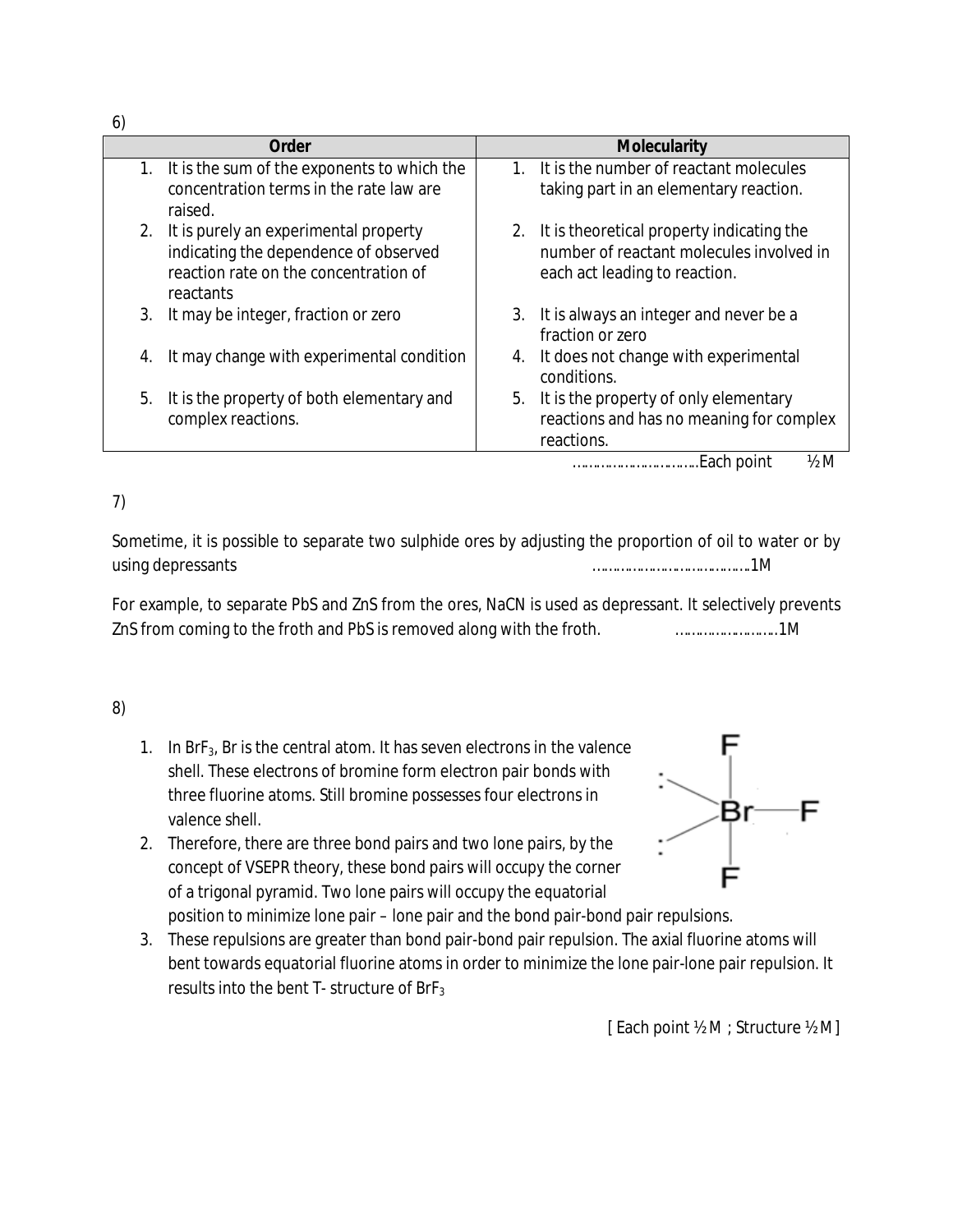------------------------------------------------------------------------------------------------------------------------------ **Question no: 03**

1)

- (i) According to Fajan's Rule, bigger ions more are polarised than the smaller ion by a particular cation. Hence metal fluorides are more ionic than metal chlorides.
- (ii) CIO<sub>4</sub><sup>-</sup> is more resonance stabilised than SO<sub>4</sub><sup>2-</sup> since dispersal of negative charge is more effective in CIO<sub>4</sub><sup>-</sup> as compared with SO<sub>4</sub><sup>2-</sup> Therefor perchloric acid is stronger than sulphuric acid.

$$
(iii)
$$

(iii)  $2KI + Cl_2 \longrightarrow 2KCl + I_2$ Excess  $5Cl<sub>2</sub>+ I<sub>2</sub>+ 6H<sub>2</sub>O \longrightarrow 2HIO<sub>3</sub>+ 10 HCl$  (Colourless).

……….Each point 1M

2)

Unit cell of fcc type gold contain 
$$
\sqrt{ } = \frac{1}{8} \times 8 + 6 \times \frac{1}{2} = 4
$$
 atoms

 $\mathcal{R}^{\mathcal{C}}$ 

Mass of unit cell of fcc type = 
$$
4 \times \frac{197}{6.022 \times 10^{23}} = 130.85 \times 10^{-23} \text{ g}
$$

Density of goal = 19.3g cm<sup>-5</sup>  
Density = 
$$
\frac{\text{mass of unit cell}}{\text{volume of unit cell}}
$$

Hence, volume of unit cell, 
$$
V = \frac{130.85 \times 10^{-23} g}{19.3 g cm^{-3}} = 6.78 \times 10^{-23} cm^{3}
$$
  
Now  $V = \dot{a}^{3} = 6.78 \times 10^{-23} cm^{3}$ 

 $\frac{1}{2}$ 

where a is the edge of unit cell.

 $\mathbb{R}^2$ 

 $\begin{array}{c} \parallel 30 \\ \parallel 30 \end{array}$ 

 $\frac{1}{2}$ 

Hence 
$$
a = \sqrt[3]{6.78 \times 10^{-23} \text{ cm}^3} = 4.08 \times 10^{-8} \text{ cm}
$$
  
for for two units = 11

for fcc type unit cell

estili<br>1158

$$
a = \sqrt{8} r
$$

Hence 
$$
r = \frac{a}{\sqrt{8}} = \frac{4.08 \times 10^{-8} \text{cm}}{\sqrt{8}} = 1.44 \times 10^{-8} \text{cm}
$$
  
= 144 pm.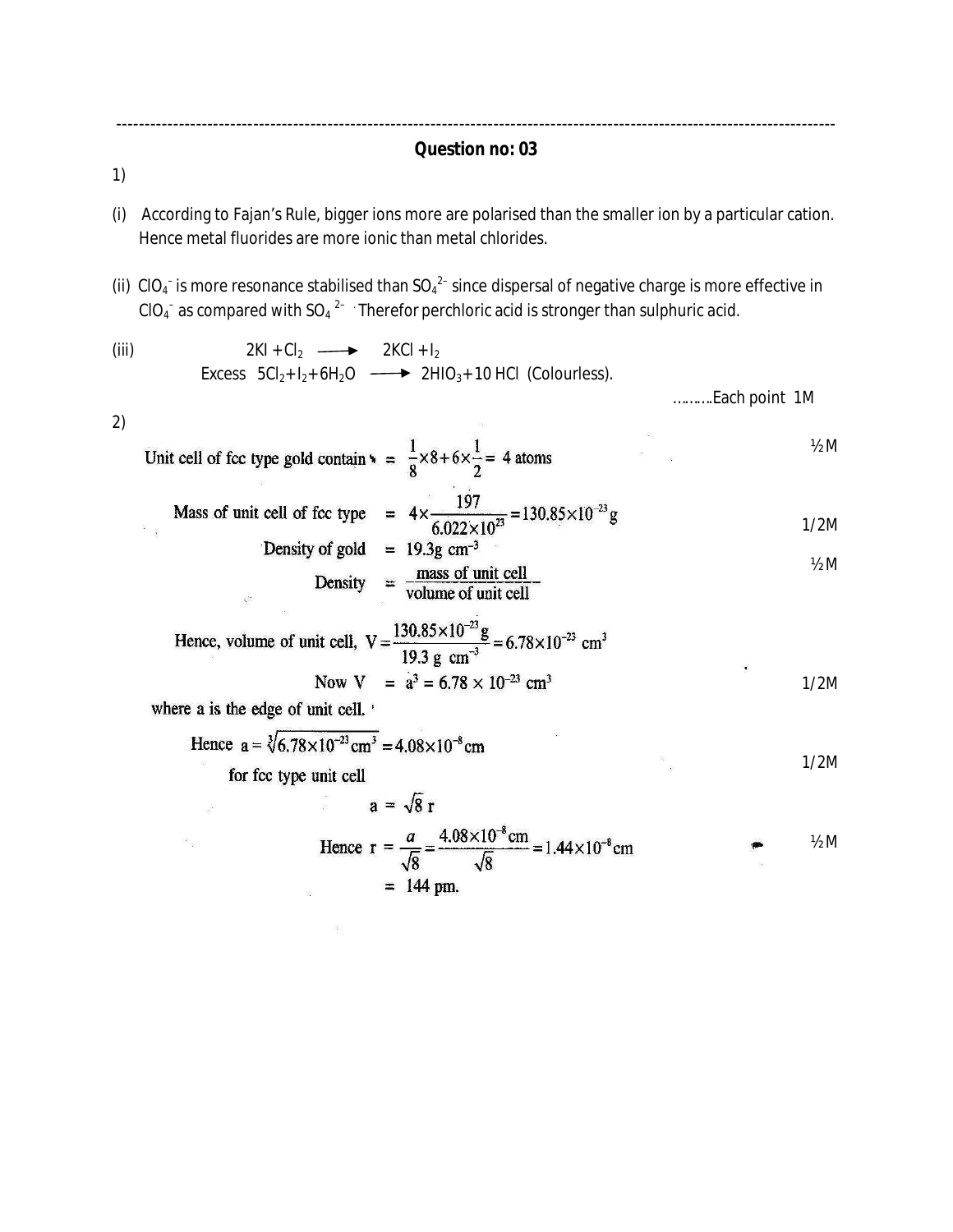| 3) |                                                             | Mass of solute, $W_2 = 8g = 8 \times 10^{-3}kg$ , $K_f = 4.9K$ kg mol <sup>-1</sup> , $\Delta T_f = 1.62K$ , $W_1 = 100g = 0.1kg$<br>$\Delta T_f = \frac{W_2 \cdot K_f}{M_2 \cdot W_1}$ | $\frac{1}{2}M$ |
|----|-------------------------------------------------------------|-----------------------------------------------------------------------------------------------------------------------------------------------------------------------------------------|----------------|
|    | Hence                                                       | $M_2 = \frac{W_2 \cdot K_f}{W_1 \cdot \Delta T_f} = \frac{8 \times 10^{-3} kg \times 4.9 K kg mol^{-1}}{0.1 kg \times 1.62 K}$                                                          | 1/2M           |
|    |                                                             | $= 241.9 \times 10^{-3}$ kg mol <sup>-1</sup><br>Thus the actual experimental molecular mass of benzoic acid is 241.9                                                                   |                |
|    | double the theoretical mass as it associates in benzene as, | Theoretical, formula molecular mass of benzoic acid (C <sub>6</sub> H <sub>5</sub> COOH) is 122. Observed molecular mass is alme                                                        |                |
|    |                                                             | $2C_6H_5COOH \rightleftharpoons (C_6H_5COOH)_2$                                                                                                                                         |                |
|    | Initial moles                                               | m                                                                                                                                                                                       |                |
|    | Equilibrium moles                                           | $\mathbf{m}\text{--}\mathbf{m}\alpha$                                                                                                                                                   | 1/2M           |
|    | Total moles in solution                                     | = m-m $\alpha$ + $\frac{m \alpha}{2}$ = m $(1-\frac{\alpha}{2})$                                                                                                                        |                |
|    |                                                             | $m(1-\frac{w}{2})$<br>observed moles in solution<br>theoretical mole<br>m                                                                                                               |                |
|    |                                                             | theoretical molecular mass<br>122                                                                                                                                                       | 1/2M           |
|    | Equating the two values of i                                | $= 0.5041$<br>observed molecular mass<br>241.98                                                                                                                                         |                |
|    | Hence,                                                      | $1 - \frac{\alpha}{2}$<br>$= 0.5041$                                                                                                                                                    | 1/2M           |
|    |                                                             | $= 1 - 0.5041 = 0.4959$                                                                                                                                                                 |                |
|    | Hence,                                                      | $= 2 \times 0.4959 = 0.9918$                                                                                                                                                            |                |
|    | Benzoic acid is associated to the extent of 99.18%          |                                                                                                                                                                                         | 1/2M           |

4)

The logarithmic form of Arrhenius equation is

$$
\log_{10} \ k = \log_{10} \ A - \frac{E_a}{2.303RT} \tag{1M}
$$

 $\approx$ 

 $\int_{0}^{\infty}$  Or

 $\log_{10} \frac{A}{k} = \frac{E_a}{2.303RT}$  $E_a = 85.2 \text{ kJ mol}^{-1} = 85.2 \text{ x } 10^3 \text{ J mol}^{-1}$ ,  $T = 310 \text{K}$ ,  $A = 3.1 \text{ x } 10^{11} \text{ L mol}^{-1} \text{ s}^{-1}$ 

Hence, 
$$
\log_{10} \frac{3.1 \times 10^{11} (L \text{ mol}^{-1} \text{ s}^{-1})}{k} = \frac{85.2 \times 10^3 (\text{J m}^{-1})}{2.303 \times 8.314 (\text{J K}^{-1} \text{ mol}^{-1}) \times 310(\text{K})}
$$
1M

 $\pmb{\xi}$ 

$$
\log_{10} \frac{3.1 \times 10^{11} \text{ (L mol}^{-8} \text{ J})}{k} = \frac{63.2 \times 10^{10} \text{ (J/mol}^{-1})}{2.303 \times 8.314 \text{ (J K}^{-1} \text{ mol}^{-1}) \times 310 \text{ (K)}} = 14.354
$$
\nThat is

\n
$$
\frac{3.1 \times 10^{11} \text{ (L mol}^{-1} \text{ s}^{-1})}{k} = \text{antilog } (14.354) = 2.26 \times 10^{14}
$$
\nand

\n
$$
k = \frac{3.1 \times 10^{11} \text{ (L mol}^{-1} \text{ s}^{-1})}{2.26 \times 10^{14}} = 1.372 \times 10^{-3} \text{ L mol}^{-1} \text{ s}^{-1}
$$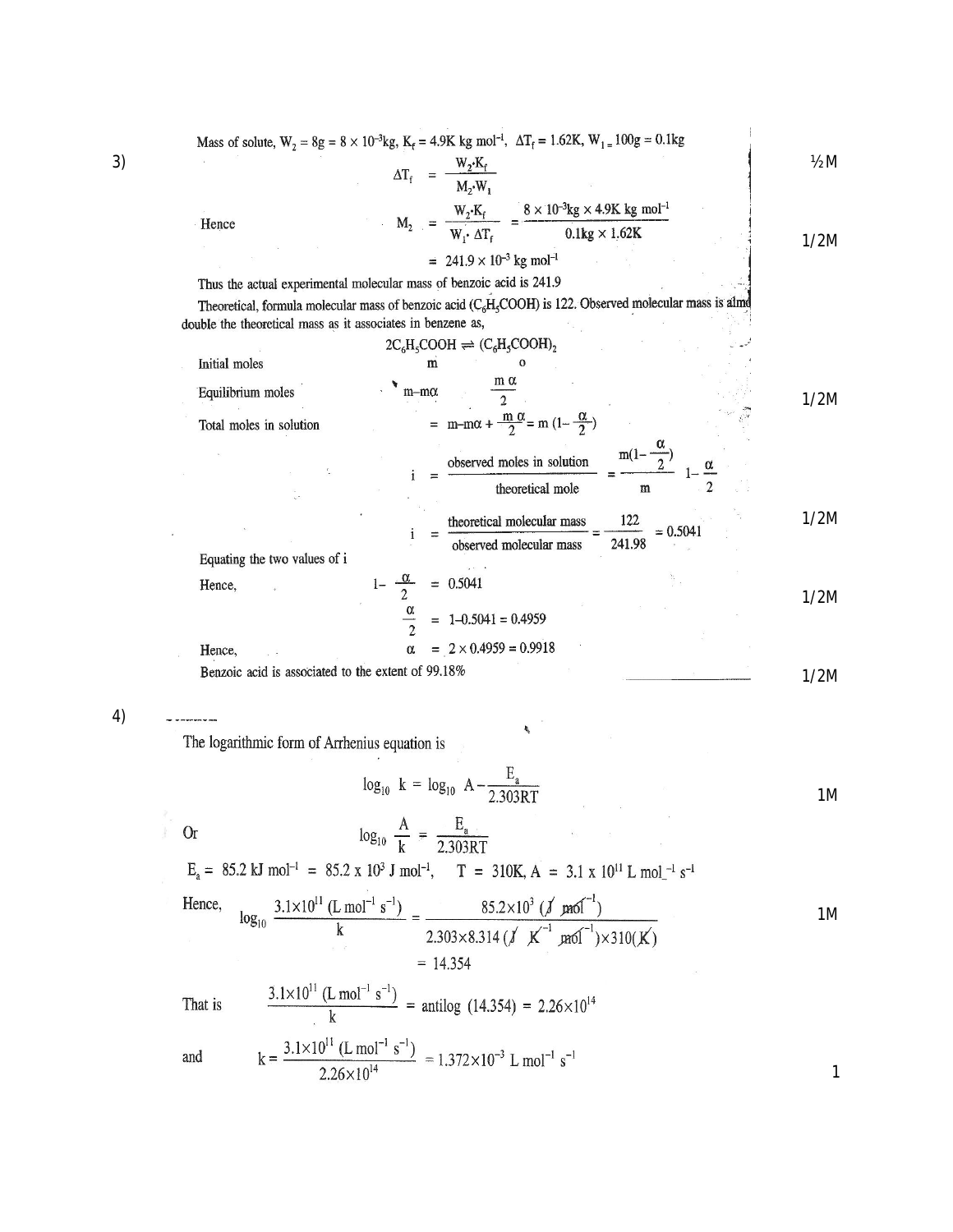------------------------------------------------------------------------------------------------------------------------------ **Question no: 04**

1.

a) Nitrous oxide  $(N_2O)$  is called laughing gas, because when inhaled it produced hysterical laughter. It is prepared by gently heating ammonium nitrate.

NH4NO3 N2O + 2H2O …………………………2M

#### b) **Smelting:**

|                                    | It is process of extracting the impure molten metal from its ore at a high temperature using |
|------------------------------------|----------------------------------------------------------------------------------------------|
| suitable flux and a reducing agent |                                                                                              |

## **Flux:**

 A flux is a chemical substance added to the concentrated ore during smelting in order to remove the gangue to form easily fusible slag. ………………………………….1M

c) The given reaction is

H  
\n
$$
\begin{vmatrix}\nH & H \\
N-N & (g) + H-H(g) \longrightarrow 2 \\
H & H\n\end{vmatrix}
$$
  
\n $\begin{vmatrix}\nH & H \\
H & H\n\end{vmatrix}$   
\n $\Delta H^{\circ} = \sum \Delta H^{\circ}$  (reactant bonds) -  $\sum \Delta H^{\circ}$  (product bonds).  
\n $= 4 \Delta H^{\circ}$  (N-H) +  $\Delta H^{\circ}$  (N-N) +  $\Delta H^{\circ}$  (H-H) -  $6\Delta H^{\circ}$  (N-H)  
\n $= \Delta H^{\circ}$  (N-N) +  $\Delta H^{\circ}$  (H-H) - 2  $\Delta H^{\circ}$  (N-H)  
\nHence, 1 (mol) ×  $\Delta H^{\circ}$ (N-N) =  $\Delta H^{\circ}$  +  $2\Delta H^{\circ}$  (N-H) -  $\Delta H^{\circ}$  (H-H)  
\n $= -184(kJ) + 2(m6I) \times 389(kJ \text{ m}6I^{-1}) - 1(m6I) \times 435(kJ \text{ m}6I^{-1})$   
\n $= -184(kJ) + 778(kJ) - 435(kJ) = +159 kJ$ 

Thus, N-N bond enthalpy is 159 kJ mol<sup>-1</sup>.

**OR**

2. a)





Each structure 1M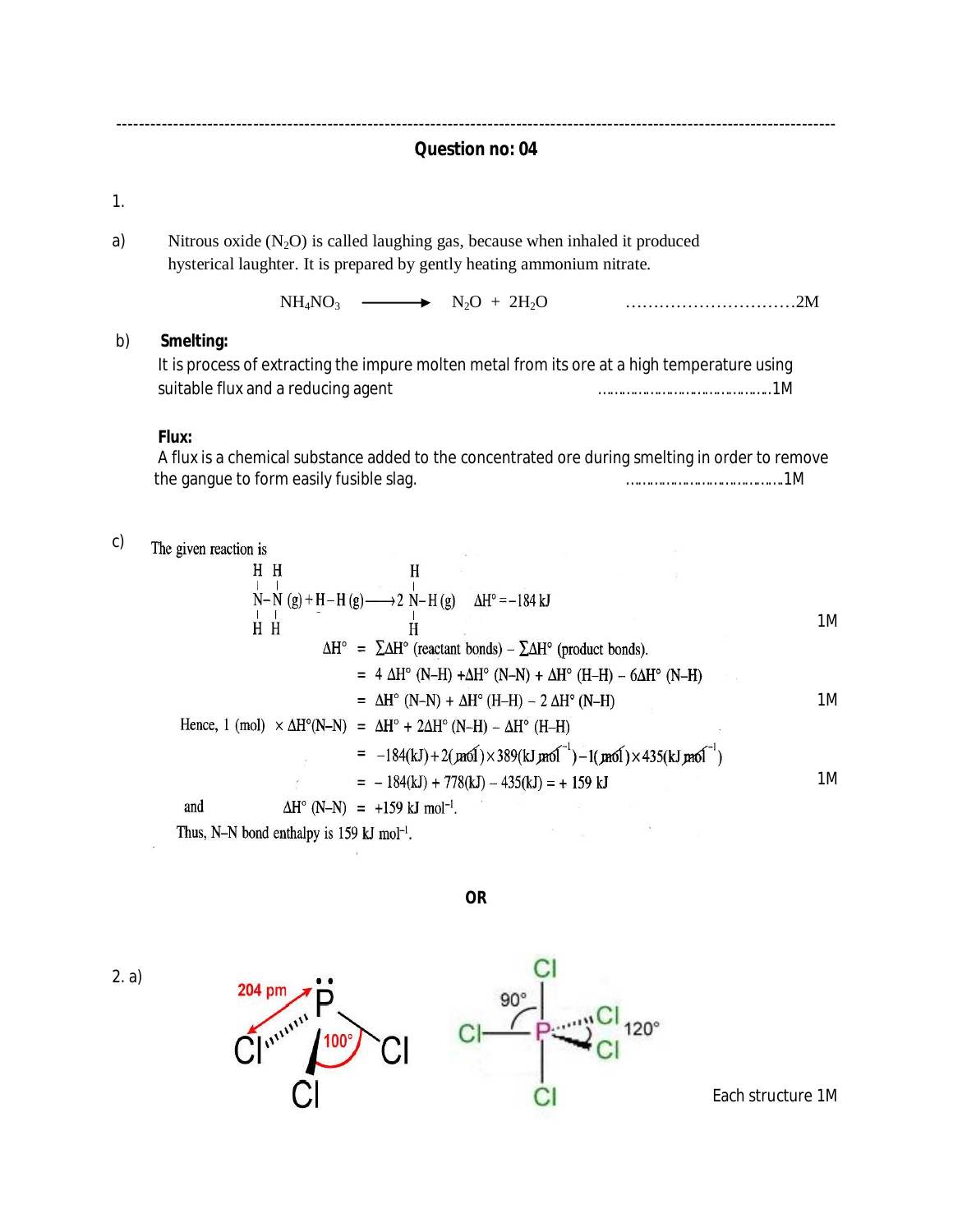#### b) **Roasting:**

Roasting is a process in which ores are heated to a high temperature below their melting point in the presence of excess of air. …………………………1M

#### **Calcination:**

Calcination is a process in which the ore is heated to a high temperature below its melting point in the absence of air or in a limited supply of air. ……………………….1M



#### Working:

The cell works on the basis of charging and discharging.

- **Discharging:** When Pb and PbO<sub>2</sub> electrodes are connected externally by metallic wire, the electrons i. transferred from Pb to PbO<sub>2</sub> electrode, then chemical energy is converted into electric energy. **Cell Reaction:** 
	- At Pb electrode (Anode): a. At Pb electrode, Pb dissolves giving  $Pb^{2+}$  ions, which combine with  $SO_4^2$  ions of H<sub>2</sub>SO<sub>4</sub> and for PbSO<sub>4</sub>.  $[2H_2SO_{4(aa)} \rightarrow 4H_{(aa)}^+ + 2SO_4^{2-}$ <sub>(a0</sub>)

$$
Pb_{(s)} \rightarrow Pb^{2+}_{(aq)} + 2e^-
$$
  
\n
$$
Pb^{2+}_{(aq)} + SO^{2-}_{4-(aq)} \rightarrow PbSO_{4(s)}
$$
  
\n
$$
Pb_{(s)} + SO^{2-}_{4-(aq)} \rightarrow PbSO_{4(s)} + 2e^- (oxidation)
$$

#### b. At PbO<sub>2</sub> electrode (cathode):

The electrons from Pb electrode are accepted by PbO<sub>2</sub> and PbO<sub>2</sub> reduces to PbSO<sub>4</sub> as

 $PbO_{2(s)} + 4H^+ + SO_4^{2-} + 2e^- \rightarrow PbSO_{4(s)} + 2H_2O_{(t)}$  (reduction)

Note: In this oxidation state of Pb is reduced from  $+4$  to  $+2$  by accepting two electrons. Net cell reaction:

 $Pb_{(s)}$  +  $PbO_{2(s)}$  +  $2H_2SO_{4(aq)}$   $\rightarrow$   $2PbSO_{4(s)}$  +  $2H_2O_{(f)}$ 

Thus in discharging of the cell, H<sub>2</sub>SO<sub>4</sub> is converted into H<sub>2</sub>O and the specific gravity of the acid falls.

Diagram 1M

Cell rxn at anode 1M

Cell rxn at cathode 1M

c)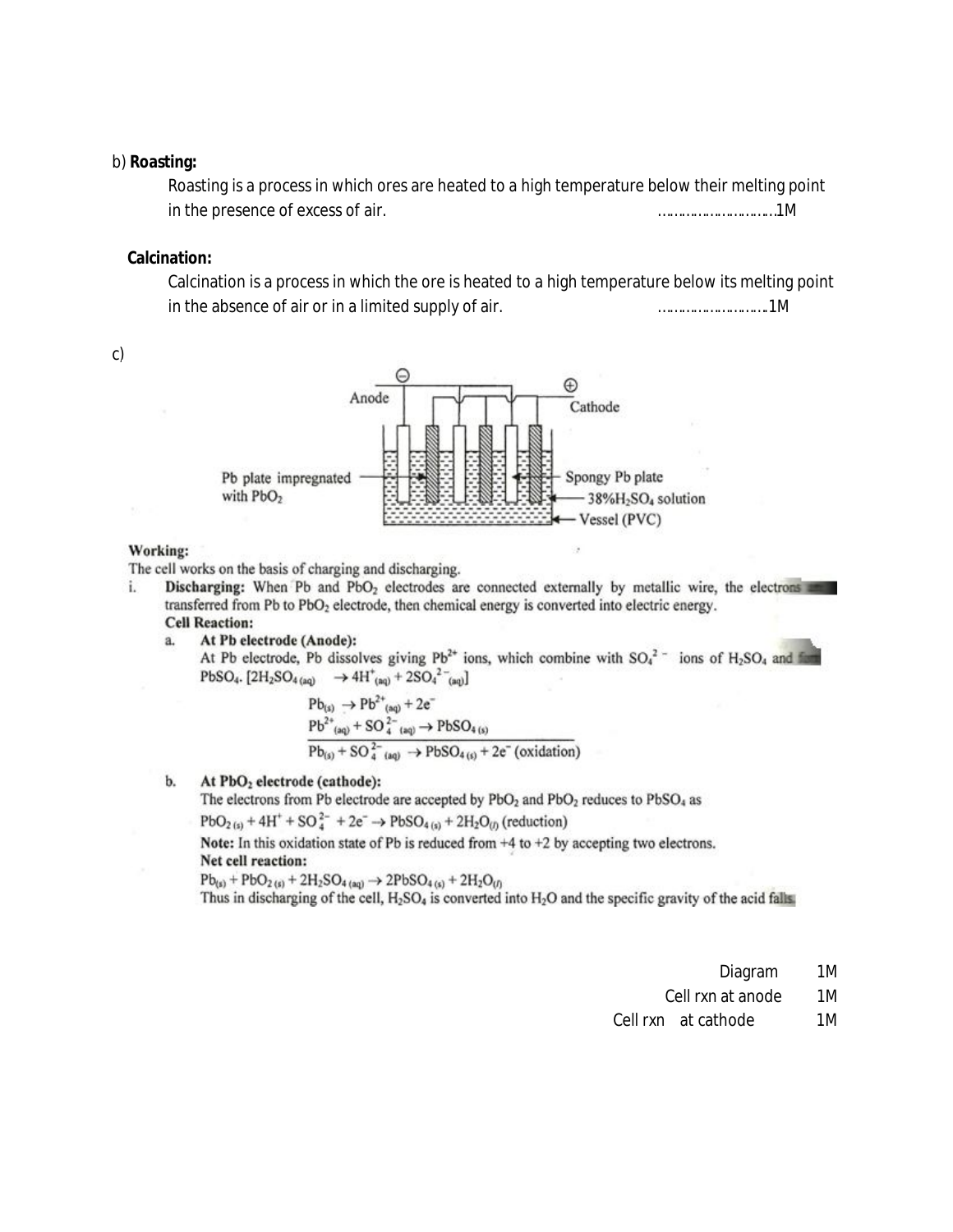|    |                       | Question no: 05 | Each 1M |  |
|----|-----------------------|-----------------|---------|--|
|    | 1. A) Penicillin      |                 |         |  |
| 2. | D) 1,4                |                 |         |  |
| 3. | D) Dacron             |                 |         |  |
|    | 4. A) $5$             |                 |         |  |
|    | 5. A) $MnSO4$         |                 |         |  |
| 6. | B) Formic acid        |                 |         |  |
| 7. | D) COOCH <sub>3</sub> |                 |         |  |
|    |                       |                 |         |  |
|    |                       |                 |         |  |

### **Question no: 06**

# **For [Mn(H2O)6] 3+**

1.

|  |  |  | $\Delta_0$ < P: the electron remains unpaired and occupies eg level (High spin) 1M |
|--|--|--|------------------------------------------------------------------------------------|
|  |  |  |                                                                                    |
|  |  |  |                                                                                    |

# **For [Mn(CN)6] 3-**

| $\Delta_0$ > P : the electron occupies t <sub>2</sub> g level and tends to pair ( Low spin) | 1M |
|---------------------------------------------------------------------------------------------|----|
|---------------------------------------------------------------------------------------------|----|

2. Dichromate ion is orange in acidic solution ( $pH < 7$ ) and turn yellow in basic solution ( $pH > 7$ ). It is due to interconversion of dichromate ion into chromate ion. following reaction take place

$$
2 CrO42 (yellow) + 2 H+ \rightarrow Cr2O72 (orange) + H2O
$$
  
Cr<sub>2</sub>O<sub>7</sub><sup>2</sup> (orange) + 2 OH<sup>-</sup>  $\rightarrow$  2 CrO<sub>4</sub><sup>2</sup> (yellow) + H<sub>2</sub>O  
2002

3. p,p'-dichloro diphenyl trichloro ethane…………………………………………………………………..1M





# **Section – B**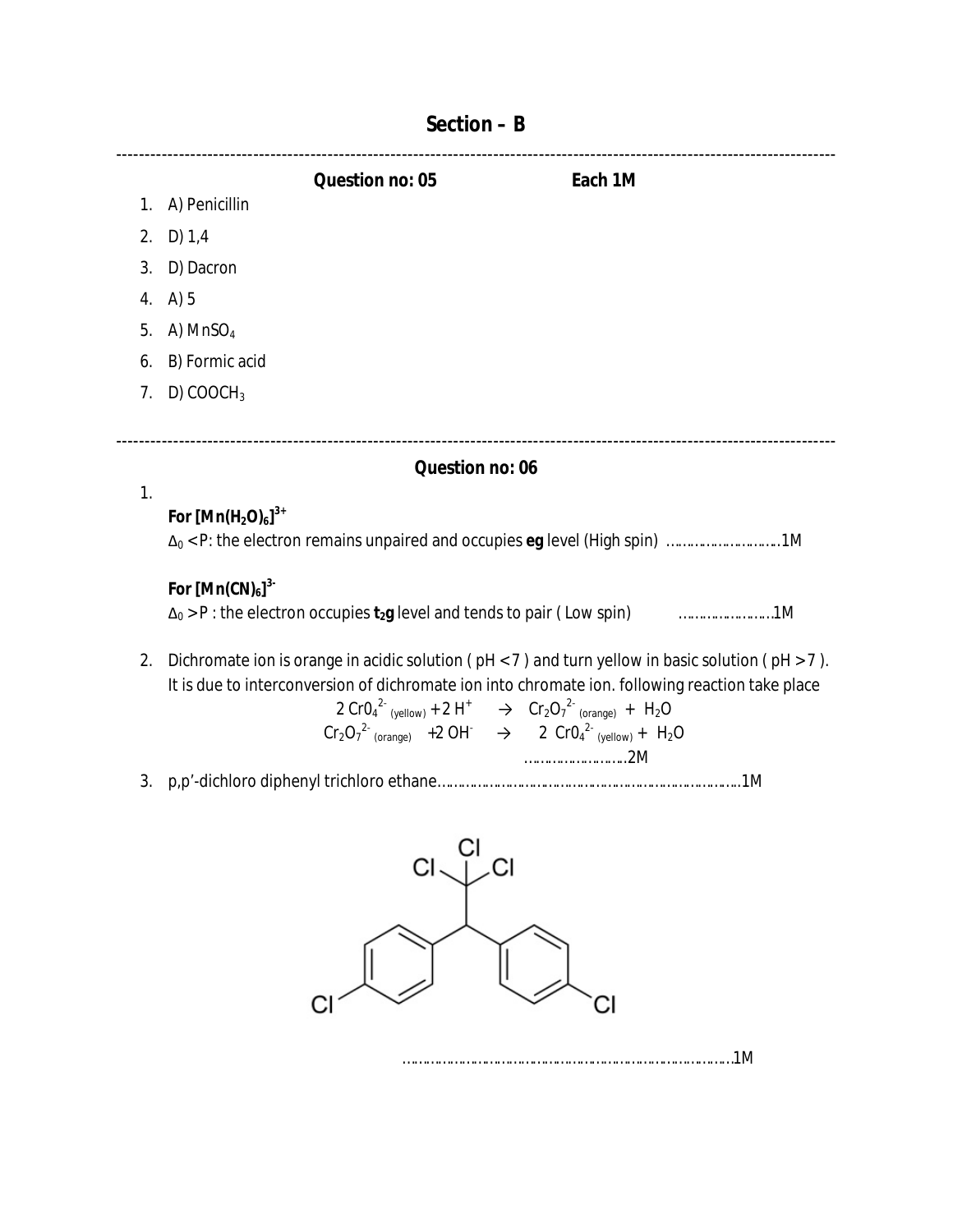

- I. The nitro-group is an electron-withdrawing group. The presence of this group in the ortho position decreases the electron density in the O-H bond. As a result, it is easier to lose a proton. Also, the o-nitrophenoxide ion formed after the loss of proton is stabilized by resonance. Hence, ortho-nitrophenol is stronger acid.
- II. On the other hand, methoxy group is an electron-releasing group. Thus, it increases the electron density in the O-H bond and hence, the proton cannot be given out easily. Therefor ortho nitrophenol is more acidic than ortho- methoxyphenol …………………1M

#### 5. **Uses**

- 1) Is is used as internal urinary antiseptic
- 2) It is used in the production of plastics and drugs……………………………….1M



……………………………1M

6. It is because we get two optical isomers which have same physical properties. Cannot be separated by fractional distillation ……………………………………………………………………….1M



4.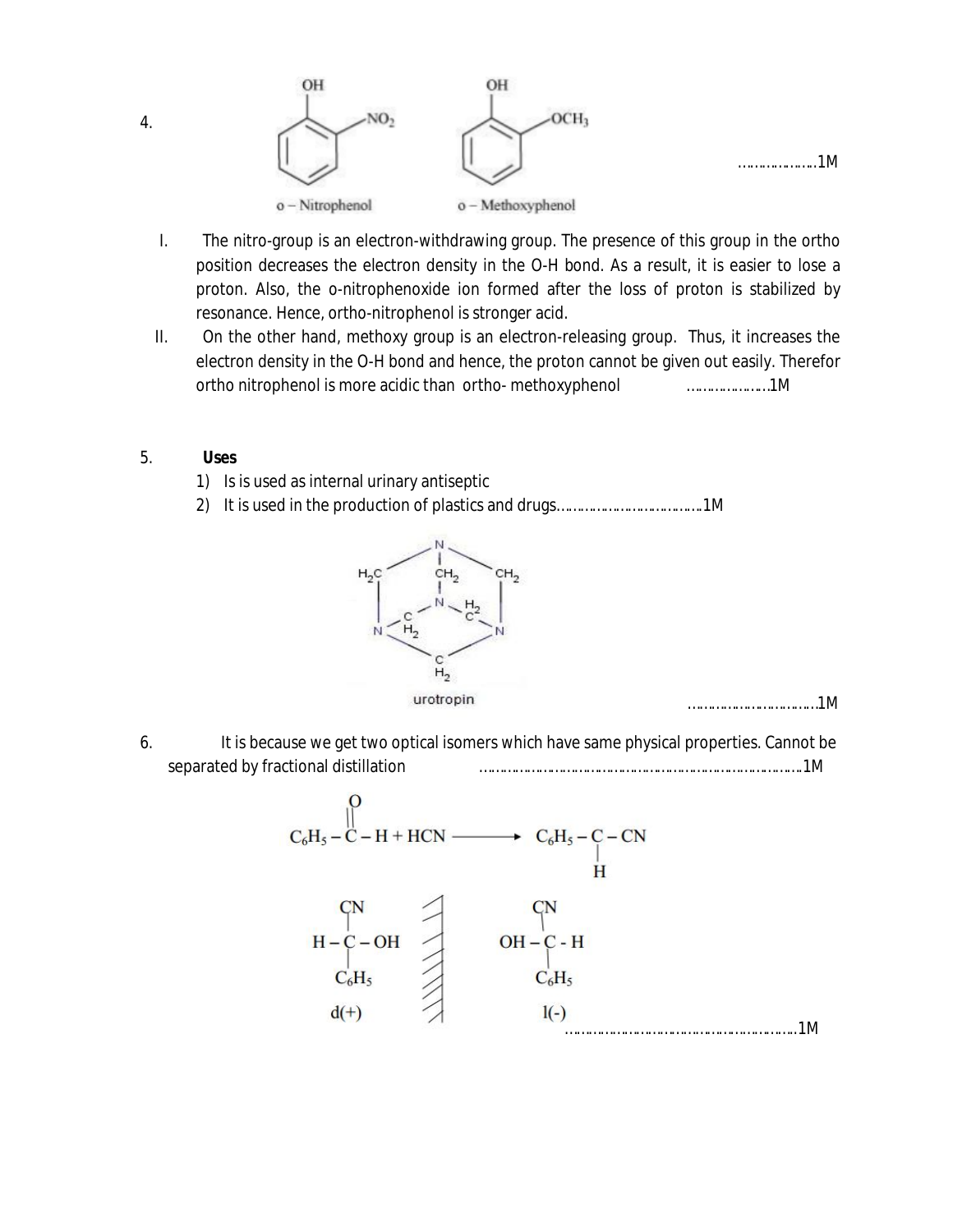7. Aromatic primary amines react with nitrous acid (prepared in situ from  $NaN_2$  and a mineral acid such as HCl) at low temperatures (273-278 K) to form diazonium salts. This conversion of aromatic primary amines into diazonium salts is known as diazotization. For example, on treatment with NaNO<sub>2</sub> and HCl at 273–278 K, aniline produces benzene diazonium chloride, with NaCl and H<sub>2</sub>O as by-products. **Example 20 and H2O** as  $\mu$ <sup>2</sup> and  $\mu$ <sup>2</sup> and  $\mu$ <sup>2</sup> and  $\mu$ <sup>2</sup> and  $\mu$ <sup>2</sup> and  $\mu$ <sup>2</sup> and  $\mu$ <sup>2</sup> and  $\mu$ <sup>2</sup> and  $\mu$ <sup>2</sup> and  $\mu$ <sup>2</sup> and  $\mu$ <sup>2</sup> and  $\mu$ <sup>2</sup> an





……………………………………1M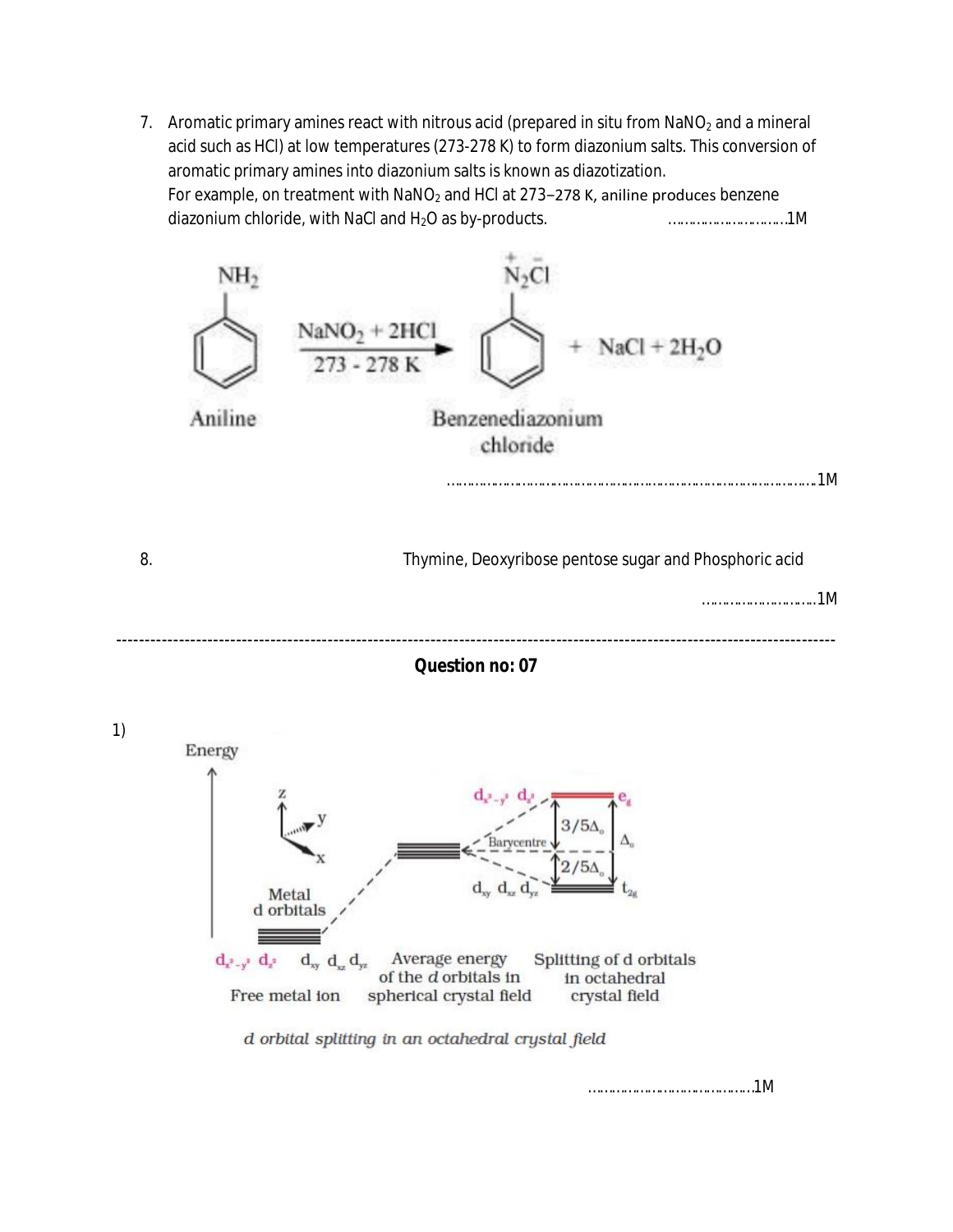- 1. In an octahedral complex, six ligands occupy their positions at the vertices of a regular octahedron with metal atom at the centre of the octahedron .
- 2. Among five d-orbital's,  $d_{x2-y2}$  and  $d_{z2}$  are axial orbital and have maximum electron density along the axes. Remaining three d-orbitals ( $d_{xy} d_{yz} d_{zx}$ ) are planar orbital and posses maximum electron density in planes and in between the axes.
- 3. Therefore,  $d_{x2-y2}$  and  $d_{z2}$  orbital experience the maximum repulsion by the ligands while  $d_{xy}$ ,  $d_{yz}$ and  $d_{\text{rx}}$  orbitals are less affected
- 4. As a result, the energy of  $d_{x2-y2}$  and  $d_{z2}$  orbital become much greater as compared to the remaining three d-orbitals. Thus the five degenerate d –orbital lose their degeneracy and split into two point groups- $t_{2q}$  and  $e_q$
- 5.  $T_{2q}$  group orbitals contains three degenerate orbitals as  $d_{xy}$ ,  $d_{yz}$  and  $d_{zx}$  whereas  $e_q$  group of orbitals contain two degenerate orbitals as  $d_{x2-y2}$  and  $d_{z2}$ .
- 6. Due to face to face repulsion the  $e_q$  group of orbital possesses higher energy than that of t<sub>2g</sub> orbitals. The energy gap in between these two sets is  $\Delta_0$  or 10Dq

## **For d<sup>4</sup> ions, two possible patterns of electron distribution arise:**

- (i) If  $\Delta$ o < P, the fourth electron enters one of the eg orbitals giving the configuration  $t^3_{2g}$  e<sup>1</sup>g. Ligands for which Δo < P are known as weak field ligands and form high spin complexes.
- (ii) If  $\Delta$ o > P, it becomes more energetically favourable for the fourth electron to occupy a t<sub>2</sub>g orbital with configuration  $t^4{}_{2g}\,e^0$ g. Ligands which produce this effect are known as strong field ligands and form low spin complexes.

| (i) MnO <sub>4</sub> $\div$ + 8H <sup>+</sup> + 5 Fe <sup>2+</sup>                                 | $\rightarrow$ | $Mn^{2+}$ . + 5 Fe <sup>3+</sup> + 4H <sub>2</sub> O   |
|----------------------------------------------------------------------------------------------------|---------------|--------------------------------------------------------|
| (ii) 2 MnO <sub>4</sub> $\div$ + 5 C <sub>2</sub> O <sub>4</sub> <sup>2+</sup> + 16 H <sup>+</sup> | $\rightarrow$ | $2 Mn^{2+}$ . + 10 CO <sub>2</sub> + 8H <sub>2</sub> O |
| (iii) 2 MnO <sub>4</sub> $\div$ + H <sub>2</sub> O + I <sup>+</sup>                                | $\rightarrow$ | $2MnO2$ + 2OH <sup>-</sup> + IO <sub>3</sub>           |
| Each rxn                                                                                           | 1M            |                                                        |

Explanation 2M

3)

 $\frac{2 \text{ Na}}{\text{Wurtz reaction}}$  $\rm -CH_2\!-\!CH_2\!-\!CH_3$ a)  $CH<sub>3</sub> - CH<sub>2</sub>$ 2NaCl **Butane** Chloroethane

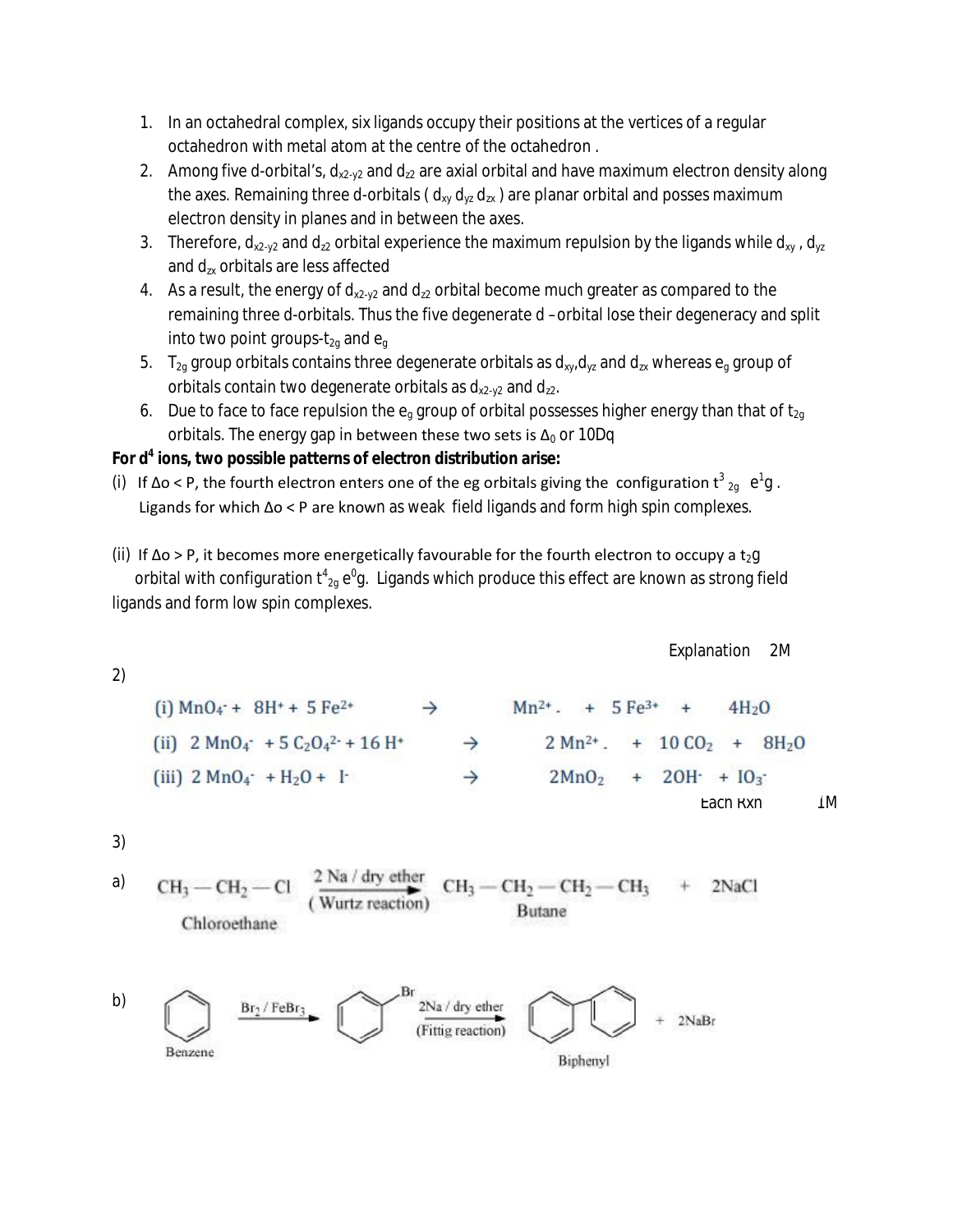c) CH<sub>3</sub> — C — CH<sub>3</sub> (Dehydrohalogenation)

\nLet 
$$
C = C + 2
$$
 (Dehydrohalogenation)

\nLet  $C + 3 = C + 2$  (Anti-Markovnikov distribution)

\nLet  $C + 3 = C + 2$  (Anti-Markovnikov distribution)

\nLet  $C + 3 = C + 2$  (Anti-Markovnikov distribution)

\nLet  $C + 3 = C + 2$  (Anti-Markovnikov distribution)

\nLet  $C + 3 = C + 2$  (Anti-Markovnikov distribution)

\nLet  $C + 3 = C + 2$  (Anti-Markovnikov distribution)

\nLet  $C + 3 = C + 2$  (Anti-Markovnikov distribution)

\nLet  $C + 3 = C + 2$  (Anti-Markovnikov distribution)

\nLet  $C + 3 = C + 2$  (Anti-Markovnikov distribution)

\nLet  $C + 3 = C + 2$  (Anti-Markovnikov distribution)

\nLet  $C + 3 = C + 2$  (Anti-Markovnikov distribution)

\nLet  $C + 3 = C + 2$  (Anti-Markovnikov distribution)

\nLet  $C + 3 = C + 2$  (Anti-Markovnikov distribution)

\nLet  $C + 3 = C + 2$  (Anti-Markovnikov distribution)

\nLet  $C + 3 = C + 2$  (Anti-Markovnikov distribution)

\nLet  $C + 3 = C + 2$  (Anti-Markovnikov distribution)

\nLet  $C + 3 = C + 2$  (Anti-Markovnikov distribution)

\nLet  $C + 3 = C + 2$  (Anti-Markovnikov distribution)

\nLet  $C + 3 = C + 2$  (Anti-Markovnikov distribution)

\nLet  $C + 3 = C + 2$  (Anti-Markovnikov distribution)

\nLet  $C + 3 = C + 2$  (Anti-M

4)

1-propoxypropane can be synthesized from propan-1-ol by dehydration. Propan-1-ol undergoes dehydration in the presence of protic acids (such as  $H_2SO_4$ ,  $H_3PO_4$ ) to give 1-propoxypropane.  $2CH_3CH_2CH_2-OH \xrightarrow{H^+} CH_3CH_2CH_2-O-CH_2CH_2CH_3$ Propane-1-ol 1-Propoxypropane

1M

#### **The mechanism of this reaction involve the following three step**

Step 1: Protonation  $\mathrm{CH_{3}CH_{2}CH_{2}}-\overset{\bullet}{\Omega}-\mathrm{H}^{+}\longrightarrow \mathrm{CH_{3}CH_{2}CH_{2}}-\overset{\mathrm{H}}{\Omega}^{+}-\mathrm{H}$ Popan  $-1$   $-$  ol Step 2: Nucleophilic attack CH<sub>3</sub>CH<sub>2</sub>CH<sub>2</sub> -  $\frac{1}{H}$  - CH<sub>2</sub> - CH<sub>2</sub> - CH<sub>2</sub> - CH<sub>2</sub> - CH<sub>2</sub> - CH<sub>2</sub> - CH<sub>2</sub> - CH<sub>2</sub> - CH<sub>2</sub> - CH<sub>2</sub> - CH<sub>2</sub> - CH<sub>2</sub> - CH<sub>2</sub> - CH<sub>2</sub> - CH<sub>2</sub> - CH<sub>2</sub> - CH<sub>2</sub> - CH<sub>2</sub> - CH<sub>2</sub> - CH<sub>2</sub> - CH<sub>2</sub> - CH<sub>2</sub> - CH<sub>2</sub> - CH<sub>2</sub> -Step 3: Deprotonation  $\text{CH}_3\text{CH}_2\text{CH}_2\begin{array}{r}\n\uparrow \\
\bullet \\
\bullet \\
\bullet \\
\bullet\n\end{array}=\text{CH}_3\text{CH}_2\text{CH}_2 \longrightarrow \text{CH}_3\text{CH}_2\text{CH}_2\begin{array}{r}\n\downarrow \\
\bullet \\
\bullet \\
\bullet \\
\bullet \\
\bullet \\
\bullet\n\end{array}$ 

Mechanism 2M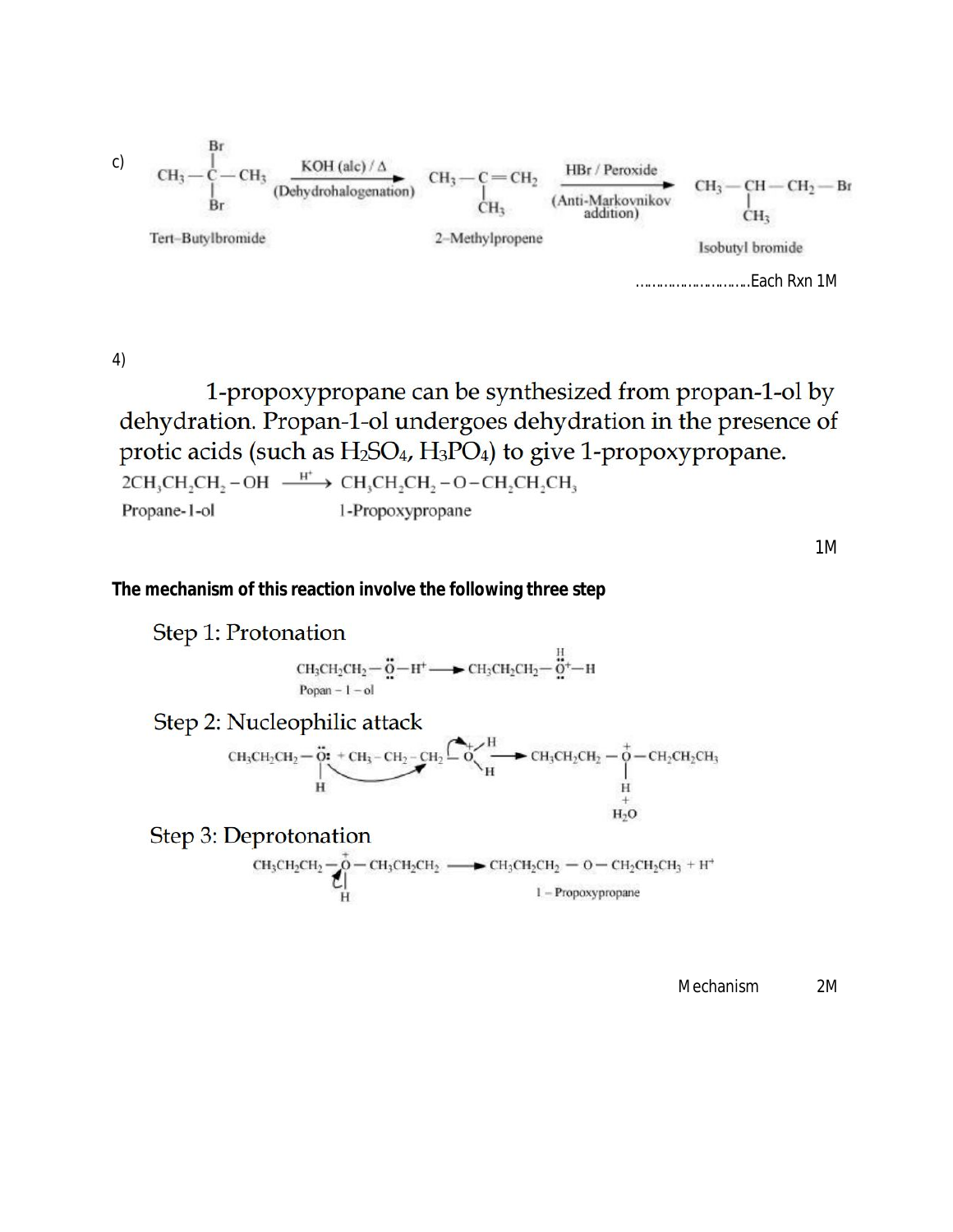------------------------------------------------------------------------------------------------------------------------------ **Question no: 08**

1

a) a ) Hexamethylenediamine and adipic acid



……….1M

b) 1, 3 – butadiene and acrylonitrile.



…………….1M

b)



………….2M

c) Tollen's reagent = Ammoniacal Silver Nitrate

Fehlings solution = Sodium Potassium Tartarate. 1M

BaSO<sup>4</sup> acts as a catalytic poison which prevents further reduction of aldehyde to alcohol.

1M